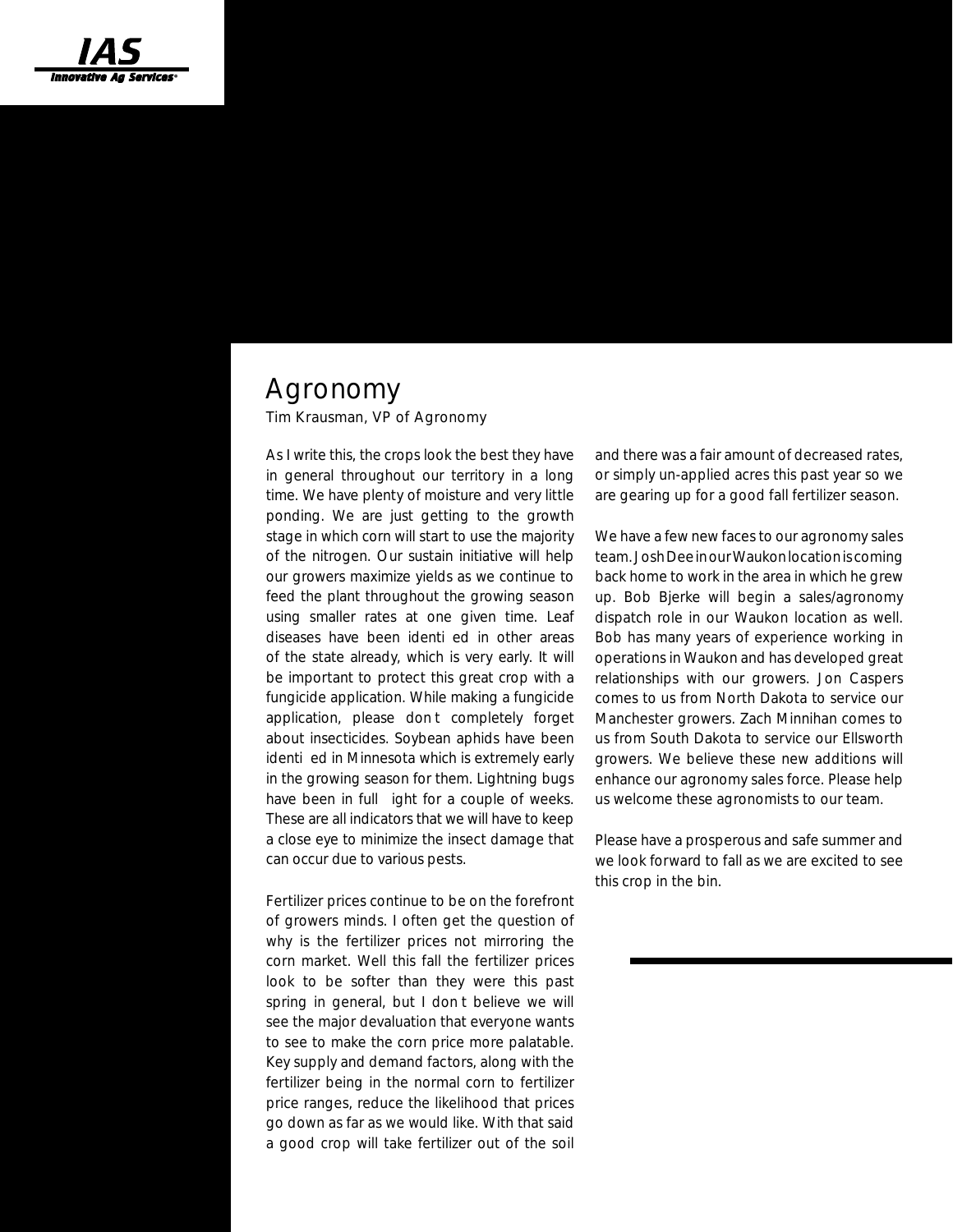#### **Summer Update**

Rick Vaughan, CEO



We were fortunate to begin the 2015 spring season earlier this year than the past two spring seasons. It is a tremendous benefit for our customers and employees when mother-nature will allow us to get started in early April. The spring and the early summer seasons have gone well. Our employees understand the importance of a very timely spring and appreciate the opportunity to serve your farming operations. Past improvements to equipment, facilities and processes continue to pay dividends for our mission to provide excellent service.

The crops in the IAS geography look excellent. We are fortunate at this stage and optimistic for an excellent fall harvest.

We are busy this summer with plans and improvements in all divisions of your cooperative. We are adding storage capacity to Monona, Waukon and Faulkner, drying capacity to Monona and Waukon, and UAN capacity to Monticello. Mill improvements are complete at Elkader, in process at Cuba City and plans for improvements are being considered at Hubbard. Improvements to our rolling stock, trucks, trailers, equipment and technology are also being purchased and considered. IAS has been exceeding a normal budget for capital improvements for several years and plans are to continue that pace for several more. Your board of directors and employees are committed to improving our asset base to continue providing excellent service for your farming operation both today and for years to come.

The markets have been trending up in late June – as of this writing. By the time you receive this newsletter, the June 30th USDA stocks report will be out and the July 4th holiday season will be over. The magnitude of the current wet weather events will be better known and the pollination season will be upon us. These markets have not provided us

with the price points we desire, but have proven they can go up and narrow the spread between lack of profitability and something less than that. I encourage you to use our cash grain offer contracts and capture these fast moving markets and to also take the frustration out of trying to make decisions during fast moving markets – both up and down. It will be important to evaluate nitrogen losses in these heavier rain event areas, while there is still time to take advantage of this crop potential and moisture levels. It will also be important to seriously consider the upcoming fungicide season. Bushels available to sell will be the key to managing the low price environment. Marginal bushel and dollar returns to marginal cost increases will be very important revenue enhancement events for your farming operations. Cost fatigue can set in this time of year, especially with low markets, but if you can increase bushels and revenue for less than the cost of the input event, your total revenue is going up and you will have done something within your control about these low markets.

Thanks for your business and enjoy the rest of your summer!!

#### UPCOMING BOARD ELECTIONS

Innovative Ag Services will have 3 board elections this fall and all incumbents have elected to run for re-election. The 3 incumbent board members up for election are: LeAllan Buerger of the Monona area, Tim Burrack of the Arlington area, and Adam Hill of the Ellsworth area.

IAS welcomes members to consider running for the board of directors. The nominating committee will consider members who live in the general geography of the incumbent board members. IAS does not have formal districts for board representation. If you have interest and have questions,

please call President Randy Blake at (563) 542-7366, nominating committee members Paul Cook at (515) 460-2820, Loren Manternach at (563) 590-2907, Stan Norman at (641) 485-7012 or Rick Vaughan at (319) 465-6896.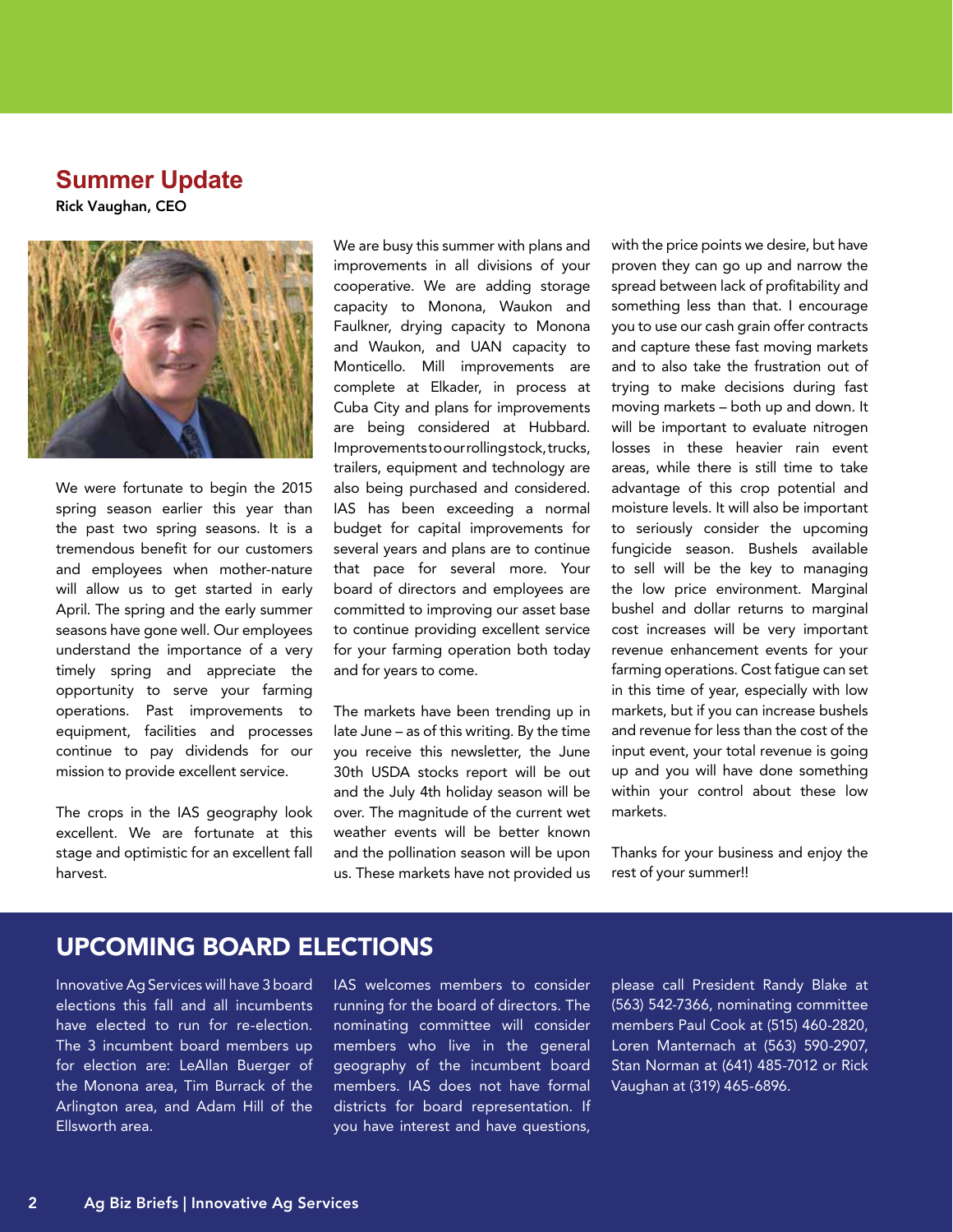

Figure 1. Elliptical or cigar-shaped lesions typical of northern corn leaf blight.

### Severe Weather and Northern Corn Leaf Blight

#### April Isaacson, Agronomy Advisor

The corn crops are growing fast and most post spraying is completed. Other than worrying about potential nitrogen loss or unforeseen weather events, we may start to feel that the fields are on cruise control for the remaining part of summer. With the recent severe weather across the state we now have an opportunity for a whole host of diseases to enter. Hail, strong winds or blowing sand can damage a corn plant and allow for a pathogen to enter the plant. A single plant can allow a disease to spread throughout a field to other wounded plants. It is not uncommon for a corn plant to have multiple diseases at the same time, this can make identification difficult.

Iowa State Extension recently published an article that Northern Corn Leaf Blight (NCLB) has been reported across several fields in Southern Iowa. NCLB favors high humidity, wet conditions and moderate temperatures between 65-85 degrees. NCLB can live in the residue of the previous year's corn crop similar to Goss's Wilt. Last year we saw high pressures of NCLB across the state. Now is a good time to begin looking for NCLB in the fields. Start looking now if you have a susceptible hybrid in one of your fields or if there is a known issue from last year.

It is especially important to protect the ear leaf and the leaves above it

as corn plants enter reproductive stages of growth. The best way to protect against corn leaf diseases' is a fungicide application, but remember that fungicides work as a preventative measure not a curative measure after a field has been infected. If you think a one of your fields is susceptible or may already have a disease contact your local agronomist about a possible fungicide application.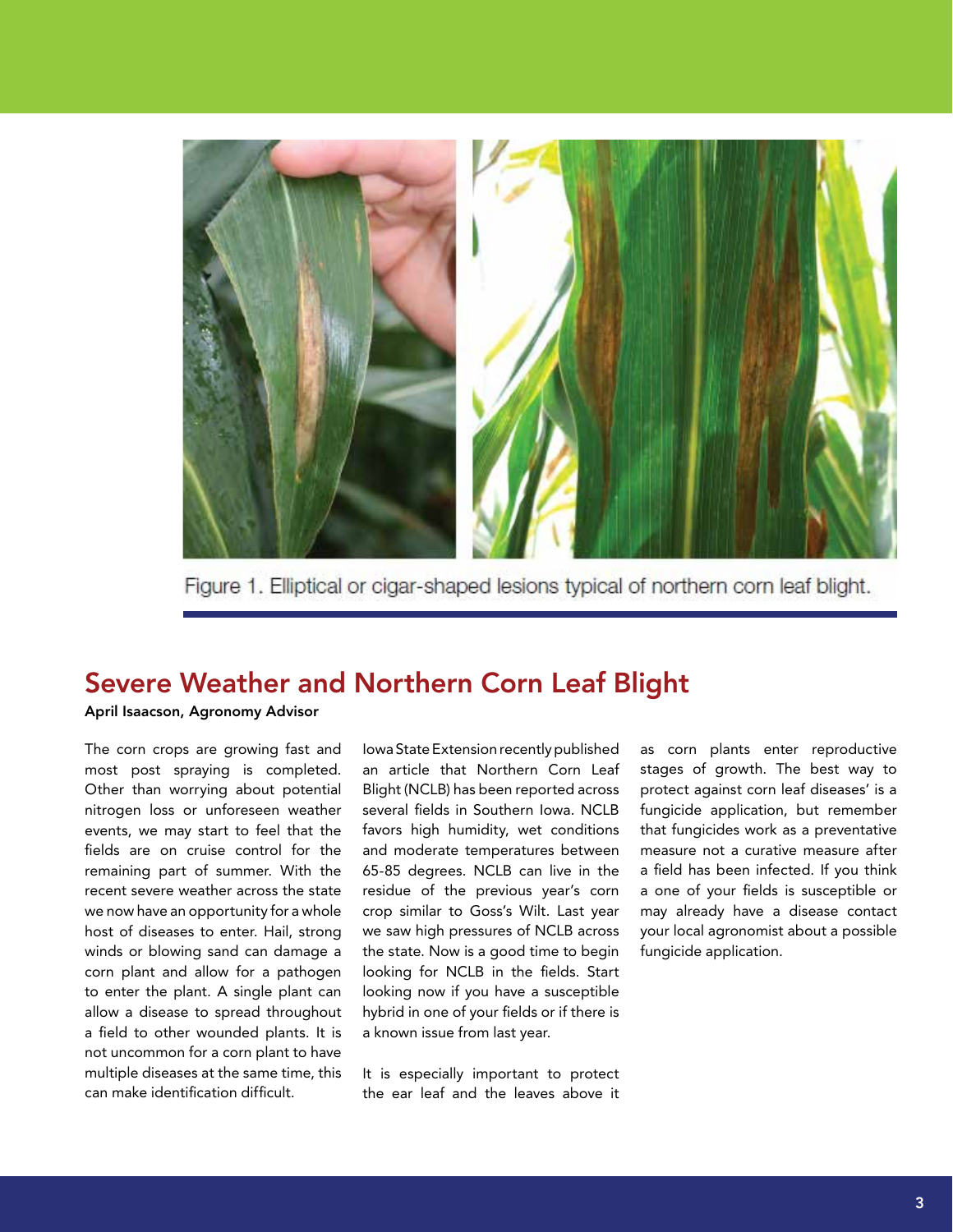



### Looking to Reach Your Nitrogen Goals?

Jed Norman, Agronomy Advisor

As we go into July, we are thankful for the rain that has started this year's crop off with high potential for maximum yields. However, now it is time to look to the soil profiles to determine whether June's rains have impacted the nitrogen levels of your fields.

This season IAS is using tissue sampling along with soil nitrate testing to determine the current levels of nitrogen. Mother Nature has taken her toll on several areas of the Midwest with heavier rains. To counter these effects and build nitrogen back up to optimum levels a product many farmers have looked to is SRN25B.

SRN25B is an easy to use slow release fertilizer designed to give growers flexibility. It is foliar based and can be used throughout the growing season. There are many positives to using SRN25B:

- It is the most efficient source of nitrogen available to growers
- Allows farmers to spoon-feed their crop as nitrogen is needed
- A majority of the product hits the leaf surface as opposed to the soil, which minimizes nitrogen waste and leaching.
- One gallon of SRN25B is equal to ten units of nitrogen
- Safe and easy to handle
- Great compatible agent that can be used with herbicides and/or fungicides
- High-quality option to use on multiple crops (corn, soybeans, small grains, etc.)
- Includes a safe amount of Boron that is critical in the reproductive stage of corn
- Well suited for ground or aerial application

• Can be used to spot treat problematic areas and/or used as a part of the fertilizer plan

As a company we value the practice of nutrient stewardship, as well as believe in our goal of helping each grower achieve the sustainable acre. Using SRN25B is one of the key components of a productive nutrient plan. IAS has hopes of moving forward with this product as the final application of nitrogen to help farmers be efficient with their practices.

IAS offers multiple technologies and forms of application to help farmers successfully reach their nitrogen goals. Although, SRN25B is just one of many great options available through our Innovative Advanced Solutions approach, we encourage you to contact your local IAS agronomist for more information about this product.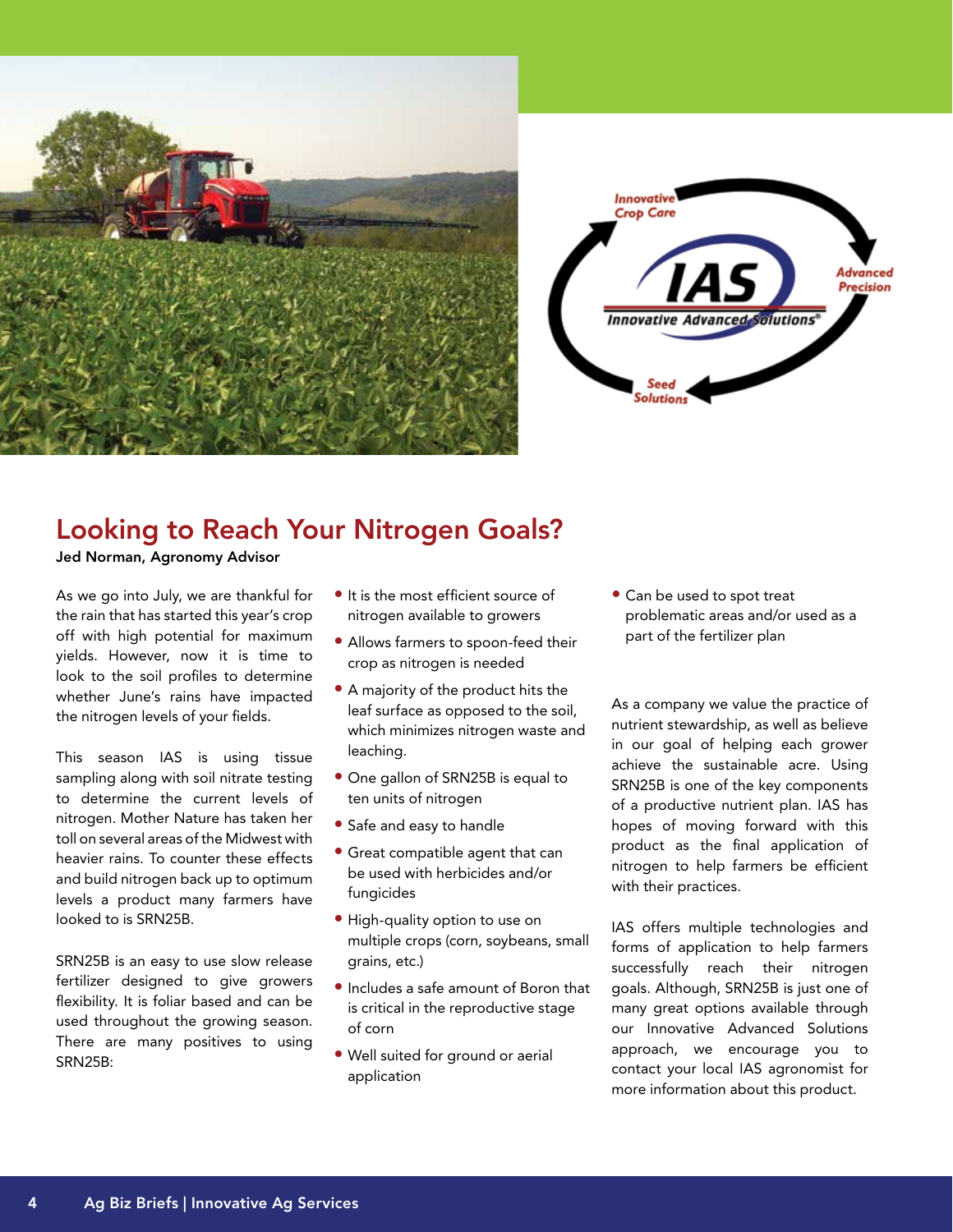### Feed Manufacturing and Distribution Updates

Mike Duncomb, VP of Feed

Your IAS mill and delivery teams continue working to enhance the IAS manufacturing and distribution systems on a number of fronts. First from a volume stand point, all the IAS feed mills have increases over the previous year along with all species areas also showing an increase. Volume growth is important as we look to enhance profitability and efficiency of the IAS mill and delivery system.

- 1. Quality Management Systems we are working to improve our operating processes and procedures to maintain and improve feed quality. We continue working to prepare for the food safety standards that are being put in place along with upcoming changes in feed additive usage and compliance.
- 2. Mill Improvements We have recently completed a number of mill improvements at Elkader including updates to mill equipment to accommodate an automated batching system and micro ingredient system. The Elkader team is embracing the enhance systems to improve quality and efficiency at our Elkader facility. We will be putting additional receiving ability in Cuba City toward the end of the summer. We are continuing to evaluate improvement options at our Hubbard mill facility.
- 3. Ingredient and Brand Management the IAS team is working to streamline ingredient and brand inventories between mills improving our ability to manage volumes between mill facilities. We also are adding IAS products to help with inventory and brand management.
- 4. Ordering and Distribution Efficiency improved ordering and distribution processes including advance notice policies, minimum orders, and custom mixing policies are all in the process of being reviewed to improve manufacturing and distributions efficiency.

Our goal is to continue improving and enhancing our manufacturing facilities, equipment and processes to best meet your feed business needs. We look forward to your suggestions for improvement and thank you for your business.





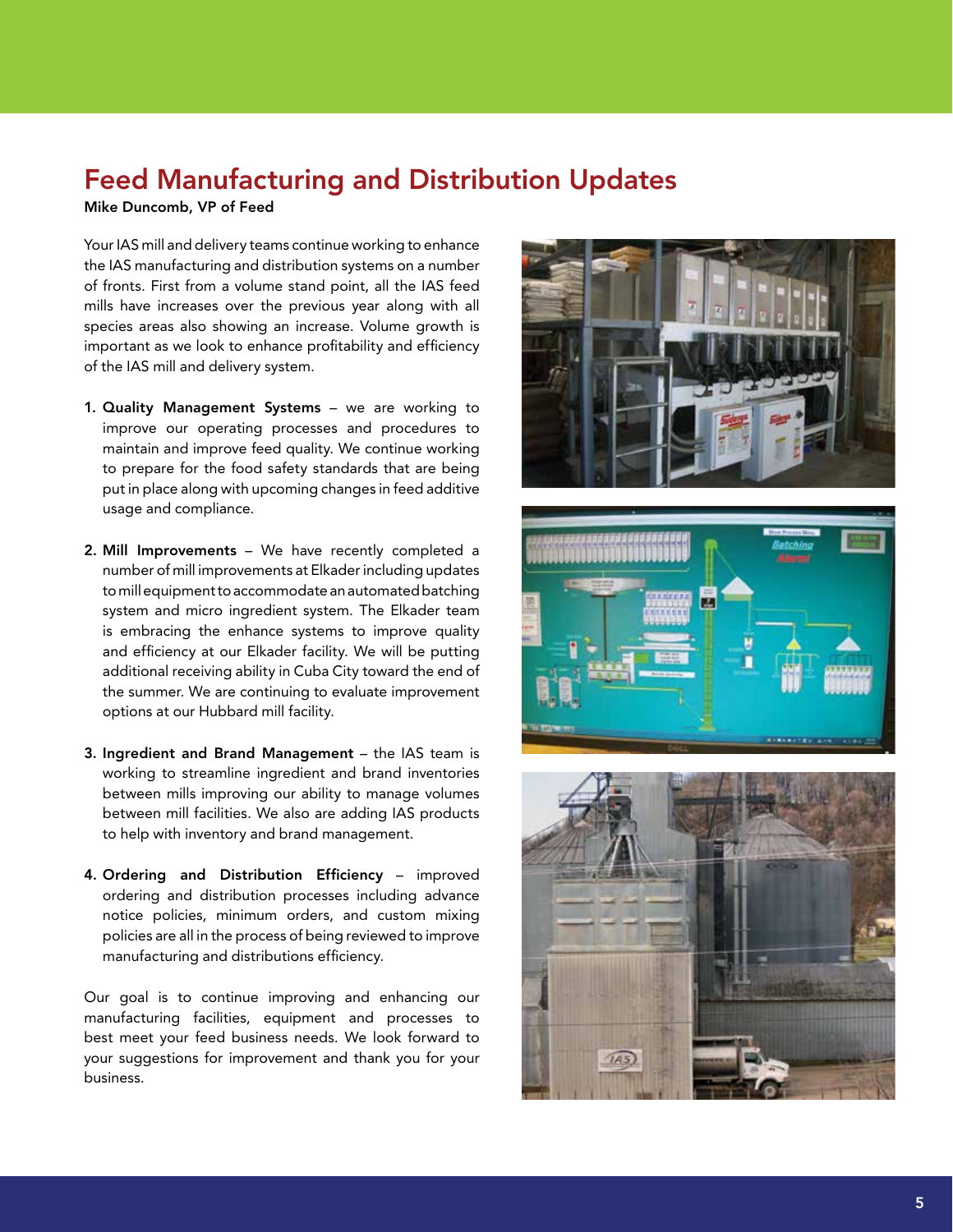### Innovative Ag Services and MetaFarms Update

Brad Dewell, Swine Business Manager

IAS will have over 300,000 pigs on our MetaFarms Bureau by the end of August. Our producers are able to look at their Closeout numbers in new ways now that the first producers have almost two years of data to analyze and compare to make timely decisions. With increasing data each producer on our MetaFarms Bureau can slice and dice the closeout information in many ways to help them make even better decisions on all aspects of their operations which is critical with where markets are today and the outlook for the next year or two. As a member of IAS and MetaFarms Bureau we can look at where your operation is compared to the complete MetaFarms system. To find out how your swine operation can be a member of our IAS MetaFarms Bureau, contact a Swine Specialist from IAS.





**MetaFarms Production Index Q1 2015**

|                      |                |       | <b>1st Quarter</b> |          |
|----------------------|----------------|-------|--------------------|----------|
|                      |                | 2014  | 2015               | $%$ chg  |
| Closeout Performance | Avg Start Wt   | 12.9  | 12.9               |          |
|                      | Mortality %    | 3.72% | 3.15%              | $-15.2%$ |
|                      | Avg Wt Out     | 57.4  | 56.2               | $-2.0%$  |
|                      | Lb Feed Per Hd | 72.2  | 68.3               | $-5.4%$  |
|                      | <b>ADG</b>     | 0.89  | 0.88               | $-0.5%$  |
|                      | <b>FCR</b>     | 1.65  | 1.59               | $-3.1%$  |
| Nursery              | <b>ADFI</b>    | 1.46  | 1.41               | $-3.5%$  |
|                      | Avg DOF        | 49.4  | 48.4               | $-1.9%$  |

|                                |                           |       | <b>1st Quarter</b> |         |
|--------------------------------|---------------------------|-------|--------------------|---------|
|                                |                           | 2014  | 2015               | $%$ chg |
| Finishing Closeout Performance | Avg Start Wt              | 54.5  | 54.7               | 0.3%    |
|                                | Mortality %               | 4.31% | 4.02%              | $-6.6%$ |
|                                | Avg Wt Out                | 280.1 | 283.4              | 1.2%    |
|                                | Lb Feed Per Hd            | 646.8 | 654.5              | 1.2%    |
|                                | <b>ADG</b>                | 1.87  | 1.90               | 1.5%    |
|                                | <b>FCR</b>                | 2.90  | 2.89               | $-0.3%$ |
|                                | <b>ADFI</b>               | 5.44  | 5.50               | 1.2%    |
|                                | Avg DOF                   | 118.7 | 118.7              | 0.0%    |
|                                | Days to first market sale | 102.3 | 102.5              | 0.1%    |

|                                     |                           |       | <b>1st Quarter</b> |         |  |
|-------------------------------------|---------------------------|-------|--------------------|---------|--|
|                                     |                           | 2014  | 2015               | $%$ chg |  |
| Wean to Finish Closeout Performance | Avg Start Wt              | 13.3  | 13.1               | $-1.5%$ |  |
|                                     | Mortality %               | 5.22% | 5.07%              | $-2.8%$ |  |
|                                     | Avg Wt Out                | 278.7 | 282.9              | 1.5%    |  |
|                                     | Lb Feed Per Hd            | 701.7 | 706.2              | 0.6%    |  |
|                                     | <b>ADG</b>                | 1.62  | 1.63               | 0.5%    |  |
|                                     | <b>FCR</b>                | 2.65  | 2.62               | $-1.0%$ |  |
|                                     | ADFI                      | 4.29  | 4.27               | $-0.5%$ |  |
|                                     | Avg DOF                   | 163.4 | 165.2              | 1.1%    |  |
|                                     | Days to first market sale | 148.5 | 150.8              | 1.5%    |  |

Copyright © MetaFarms, Inc. All Rights Reserved.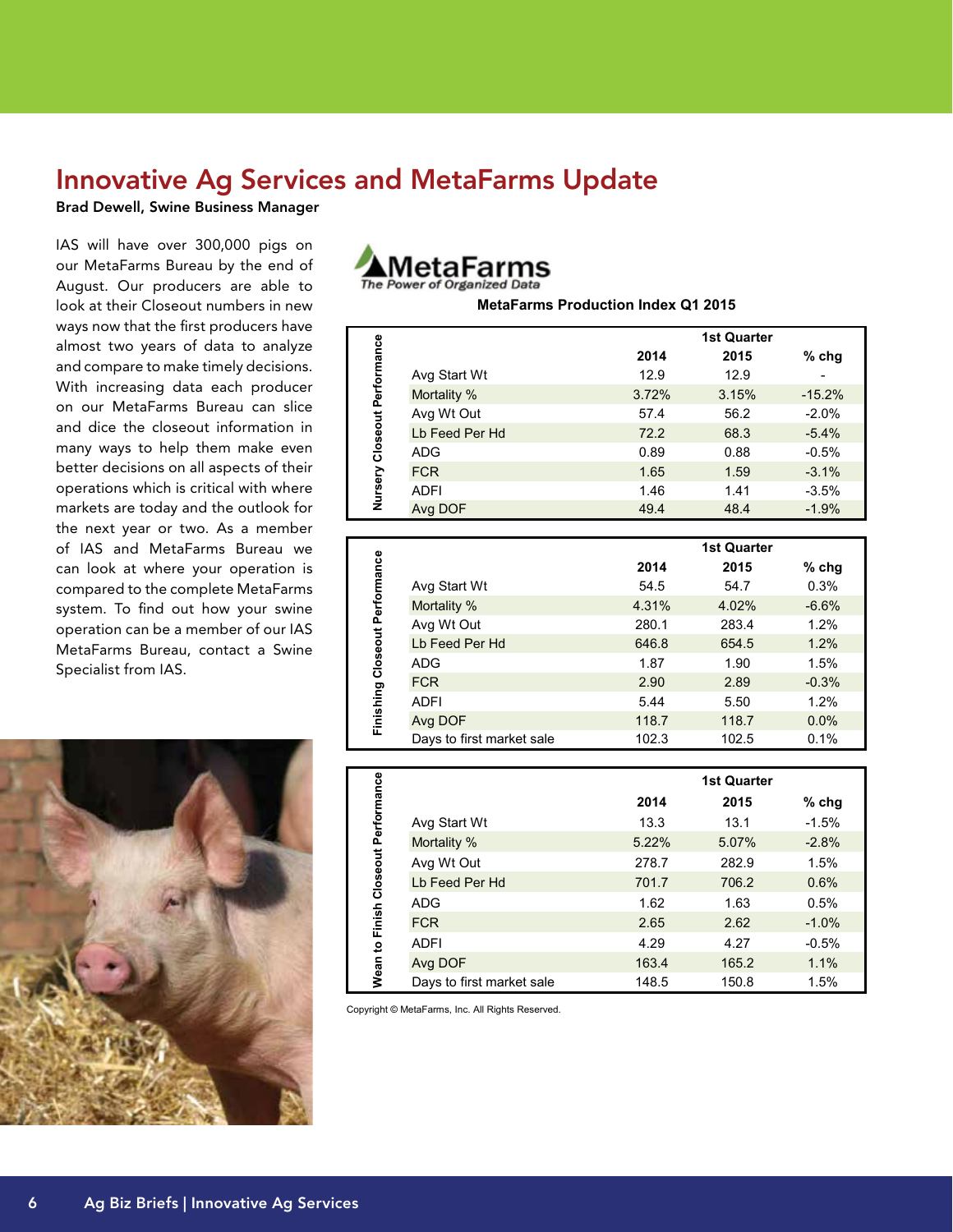### Why Feed Mineral?

Dan Schmitt, Beef Production Specialist

The topic of mineral nutrition often times seems complex, but when it comes to this subject, you'll be dollars ahead if you remember this:



- 1. Cattle need minerals
- 2. Forages are deficient in minerals
- 3. Minerals make a good nutrition program better
- 4. Low-cost mineral programs are not always best

Minerals play a role in nearly every aspect of an animal's growth and performance. Deficiencies can be the culprit of decreased weaning weights, small/weak calves, decreased milk production, reduced or delayed conception, and poor immunity to name a few.

Forages typically won't meet a brood cow's mineral requirements because of variabilities due in part to the type of forage, the forage's stage of maturity and soil conditions. Purina Animal Nutrition often points out to beef producers that, "seldom does forage alone contain all needed minerals in adequate amounts and ratios to meet cattle requirements for optimal performance."

Good quality mineral programs ensure macro and micro minerals are consumed in the right ratios, at the correct levels, are palatable, and are easy for the animal to absorb. To achieve these factors, keep in mind that lower cost products may not be the best value!

So what does it cost not to feed a high quality mineral? By not feeding a quality mineral you can easily reduce the number of calves weaned per cow exposed by 5%. This is due to both cows being open and from calf death loss. In addition, you can also reduce the number of cows that are bred in the first 21-day heat cycle by 10%. With our current genetics, one heat cycle is equal to at least 50 lbs. of calf weaning weight; in other words about \$100 per calf.

Many times we concentrate on what it costs to feed a free-choice mineral supplement, but we do not always figure what it costs us "not" to feed mineral. Those costs for not feeding quality mineral can easily exceed \$90/ cow exposed, based on reduced weaning weights, calf death loss, cow death loss, increased number of cull cows, along with incurring higher cost of pregnant replacement heifers, for at least a 3:1 return on investment. This return does not even include the value that mineral have to stimulate the microbial populations, which has been shown by the University of Missouri to improve fiber digestion by about 5%, which allows you to also get more energy out of your forages.

As you can see minerals are too important, this includes paying close attention to cattle in backgrounding and finishing situations as well. We offer balancer minerals to be used with co-products, liquid supplements, IM Tech concentrates and tubs to fit each individual's needs.

Purina's Wind & Rain Minerals fill the needs of today's modern genetics. Wind & Rain Minerals provide:

- Consistent consumption
- Balanced mineral nutrition
- Weather resistant
- Easy to absorb
- Palatability
- Predictability
- Reliability
- Affordable-it takes approximately 100# of mineral per cow or \$45 per cow per year

We offer booking programs in spring and fall for your mineral and protein tubs. Booking programs are a good opportunity for you to price protect and save some money.

Cowboy logic-"We age not so much by living, but by losing interest in life."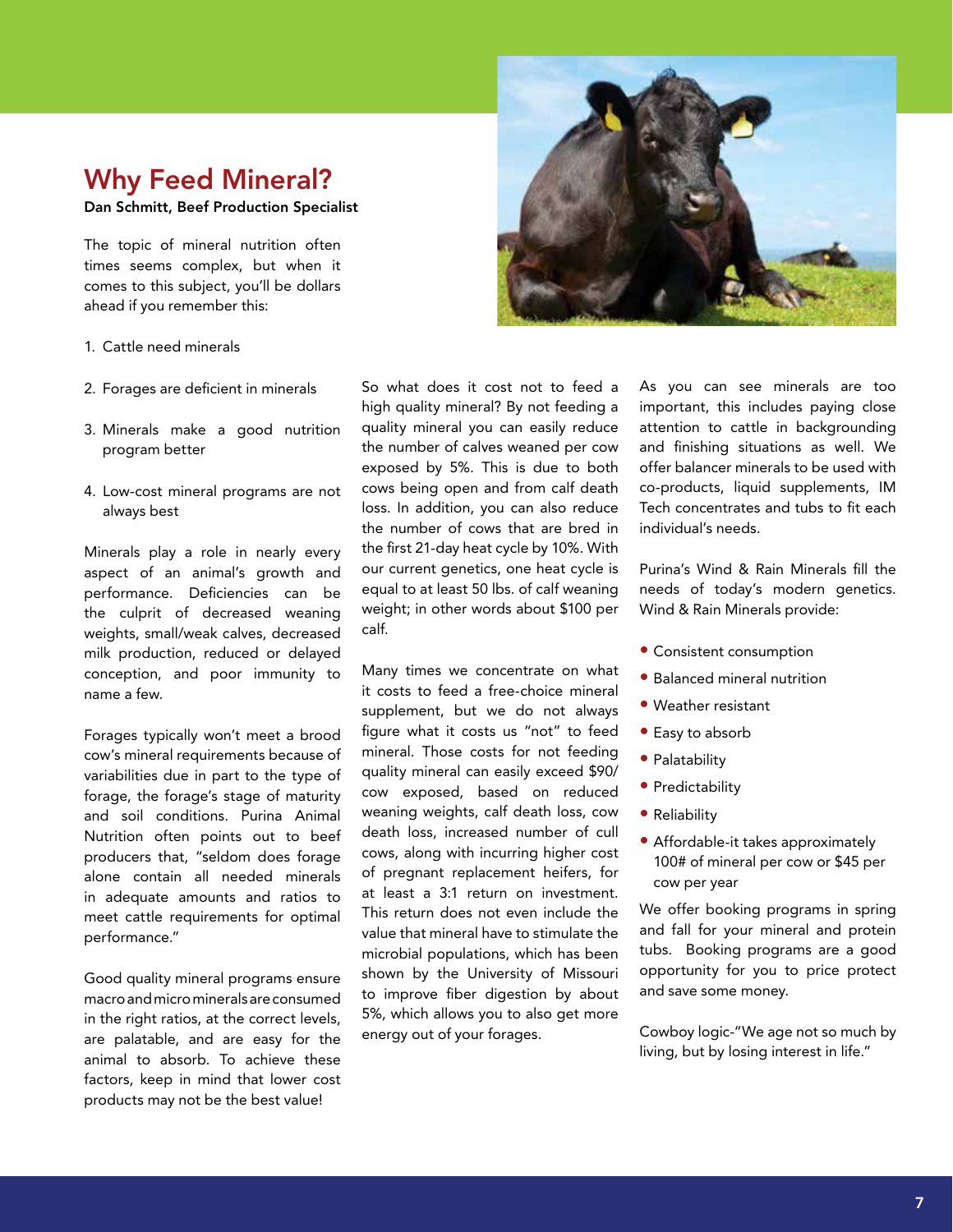

### Sampling and Testing Forages for Dairy Rations

Dick Argall, Dairy Production Specialist

Feed sampling and test results should be the foundation of a good dairy ration. Important steps in ration balancing are:

- 1. Obtaining accurate samples of forages
- 2. Quality of feed and dry matter levels in TMR (total mix ration)
- 3. N.D.F. (non-detergent fiber) level in forages is a key indicator of D.M.I. (dry matter intake) in dairy rations
	- Lower N.D.F. in forages increases D.M.I
- 4. A.D.F. (acid detergent fiber) indicates the amount of energy in forages
	- Lower A.D.F. in forages increases the energy level

A haylage sample consisting of 20% crude protein, 30% A.D.F, and 40% N.D.F would result in a R.F.V. (relative feed value) of 150. This is a level to strive for or exceed in raising quality alfalfa forages.

With variations in forage moisture, one practice that can be used is offer excess feed; if forages are wetter, cows can eat more to satisfy their D.M.I. When sampling silages, it is important to get a sample that is fresh and not from a single area. When sampling baled hay, it is important to sample different bales. Feed sampling and test results can build a very effective dairy ration.

At IAS feed locations, experienced feed consultants are available to sample forages and balance rations, resulting in top dairy production.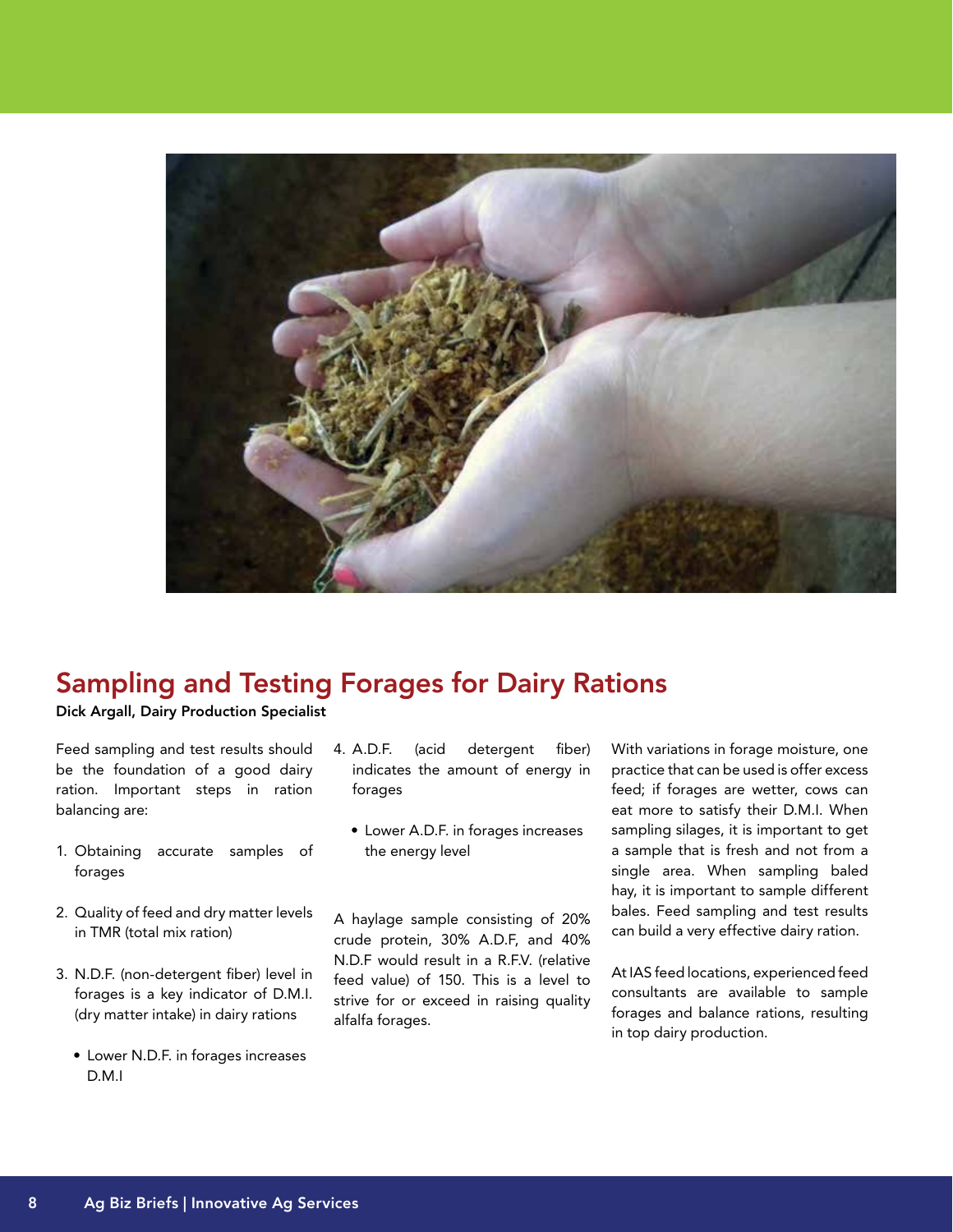### Grain Market and Stocks

Ron Barkema, VP of Grain

The grain market has shown us it can go back up after posting a healthy recovery of 35 cents on corn and 65 cents on soybeans over the past several days and leading us up to the much anticipated June 30th Stocks and Plantings report. The market had been on a gradual descent since the March 31st report and this past rally has brought about another decent round of sales by many of you. The latest crop rating report was just out and with the continued wet weather in the eastern belt we saw ratings decline again. Overall national corn ratings were down 3 percentage points at 68% good/excellent versus 75% last year. The national soybean ratings were down 2% from the previous year as expected. The big thing to continue watching in the soybean market is how the trade will view the unplanted acres situation. Nationally there is 5 mln acres of beans not planted which is 2.5 mln acres behind normal. Most of the data collected for the June 30th report is from early June so these unplanted acres could trump some of the numbers in the report. Obviously the crop conditions has played a large role with this past rally in the corn market but another area influencing the market is the massive short covering by

the managed money crowd. This will more than likely continue to affect the market on the upside if they elect to aggressively cover that short position.

#### June 30th Stocks and Acreage Report

The June 30th report just came out with a lower corn stocks number than what the trade was anticipating. June 1st stocks came in at 4.447 bln bushels vs. a trade guess of 4.555 bln bushels. Soybean stocks were at 625 mln bushels vs. the trade estimate of 670 mln. bushels. The soy stocks number is being called the biggest bullish stocks surprise vs trade guess in June stocks report history. Last year's crop appears to be massively overstated. Acreage numbers are more subdued. Corn acres are now projected at 88.9 mln acres vs the trade guess of 89.3. Soybean acres are now projected at 85.1 mln acres vs the trade guess of 89.2. The trade saw an immediate move higher after the report was out and rightfully so as it appears to be a probable game changer in terms of a much tighter carryout situation now. It will take the trade a few days now to sort through these numbers, as well as continue to figure out the impact on the wet eastern corn belt and how it is affecting yields.

By the time you receive this newsletter the 4th of July holiday will be behind us. Pollination is just around the corner and our old crop marketing window is going shut. The crop is currently looking excellent throughout most our IAS trade area. Please watch these markets and stay in touch with your IAS location for all your marketing needs. With the large amount of old crop grain that is still left in the country it will be extremely important for you to communicate your storage needs with your nearest IAS location so we can be sure to have the needed space available when the combines hit the field. Enjoy the balance of the summer and thank you very much for your grain business.

|                 | IAS             | 6/30/2015 | 5/29/2015 | 6/30/2014 | 6/28/2013 |
|-----------------|-----------------|-----------|-----------|-----------|-----------|
|                 | <b>CORN</b>     | 4.14      | 3.51      | 4.24'     | 6.79      |
| <b>Market</b>   | <b>SOYBEANS</b> | 10.56     | 9.34      | 14.00     | 15.31     |
| <b>Insights</b> | SOYBEAN MEAL    | 380       | 340       | 510       | 536       |
|                 |                 |           |           |           |           |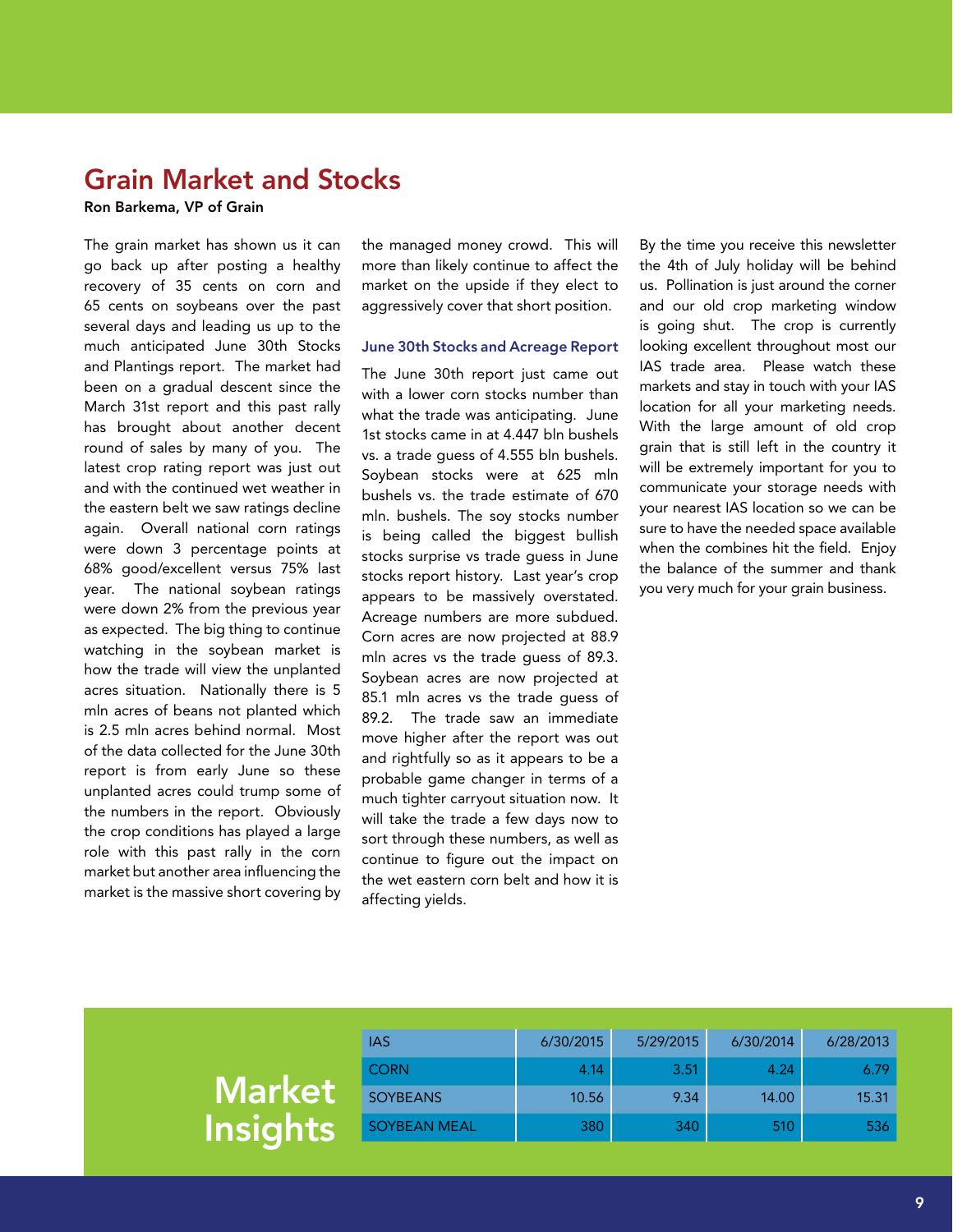### Energy Department

#### Randy Swenson, VP of Energy

Hello, from your man with gas!

Since crude oil hit its low near \$44 last winter, it has started a march higher, falling into a range of \$59 - \$62.50. Crude and the U.S. dollar have had a very strong inverse correlation, but lately they have swayed slightly away from each other due to global supply glut, Iran nuclear deal and lowering U.S. rig count.

One thing to keep an eye on will be the crude oil inventories as traders continue to think they could decline as we get towards the end of the year. If this turns out to be the case, the odds are pretty good that the trade will use that news to take prices higher. My recommendation would be to fill your diesel fuel tanks this summer and take advantage of cheaper summer basis values. Also, contracting your diesel

fuel for fall could keep those prices from getting carried away.

On the gasoline side, AAA has released a forecast stating they believe there will be the highest number of Americans traveling 50+miles over the 4th of July weekend. With strong demand numbers for gasoline throughout the early summer, prices have remained strong. We will see what happens after the 4th of July holiday.

Our LP summer-fill is in full force right now with delay payment until September 20. Contracts will be sent out soon and one thing you will notice is the price difference between summer-fill and contracts. September 1 is considered the beginning of winter in the LP business. Refineries, pipeline companies and wholesalers have all increased costs from storage fees,

tariff rates, line fill costs, interest, etc. on gallons shipped after September 1, therefore the difference in cost between summer and winter gallons.

I believe propane prices have seen the bottom. While it seems like it is hard to make a case for prices to see much of an increase, the upside is more open than the downside at these levels. Locking in prices at these levels is still going to get a person better values than we have seen in many years, even if the price does decline slightly.

Enjoy your summer and thank you very much for your business!

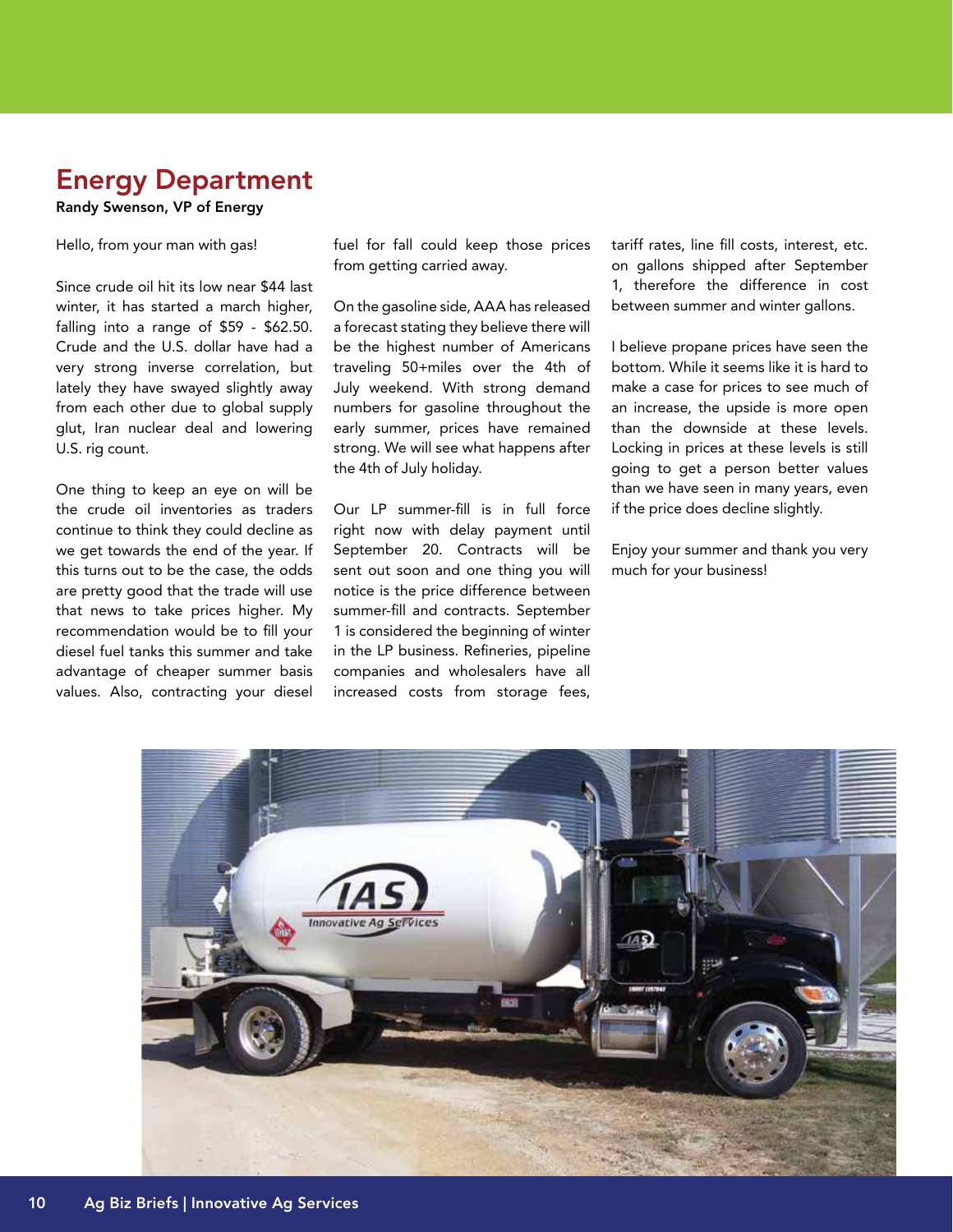### Direction & Purpose

#### Carla Elliott, VP of Human Resources

How do we maintain our competitive edge? I believe the answer is to be open to the idea of learning something new no matter what the situation. When I hear myself say that I think "embrace change."

It appears to me that those who fail to keep up with improving processes and implementing of technology or fail to look forward are left behind. In business when this happens the business typically fails, it then is closed or is gobbled up by Large Retailers or other corporate conglomerates. Those Big Box companies are out there fighting and scratching for every inch of retail they can get. Though we don't compete alongside the names of Walmart, Amazon, Apple and Staples if you're watching the industry we work in "Agriculture" you will notice change is constant on many fronts, and we have our own competition to watch. One thing to notice is that mergers are happening and it won't be long before the state of Iowa or Wisconsin itself will be made up of a group of large Ag companies instead of many small individual companies.

Some say bigger is better but if you're not running your company effectively or efficiently failure is imminent. What is the definition of effective and efficient? Effective is: successful in producing a desired or intended result. Efficient is: performing or functioning in the best possible manner with the least waste of time and effort; having and using requisite knowledge, skill, and industry; competent; capable.

So you can have many locations and appear big but how you manage that growth will set the tone for success or failure. Being effective and efficient is critical. So there are many questions that come up every day while running the business. Are we delivering exceptional customer service? Are we managing our time effectively? Are we doing the best we can to maintain margins? Are we watching expenses but still spending where it makes sense to generate revenue? I am talking about these things because the answers to these questions and many more that come up matter. If they are the right answers we are moving in the right direction. The good news is we are getting the answers right and are one of the large companies in the state of Iowa able to do so.

How do we continue to compete? Well this is a big question. There are many areas in the company we need to compete but if we try to think of it in its simplest way at the individual contributor level I believe that answer is: we must be the best we can be at what we are personally responsible for. I have a job, I show ownership in the responsibilities that are given to me in that job and I come to work every day giving all I can to be the best in that role that I can. The companies that really compete take it further. We don't look at only ourselves but how we can help those around us. This is called "Team" This company is not successful without all of us working together toward a common goal this includes our relations with our customers.



Our common goal or our purpose is to be "Growing Relationships to Maximize Success"

So to be competitive one of those things we have to strongly support is continued learning. With that said I am happy to announce that at the time you are reading this the HR department has rolled out a new Learning Management System. The system is called Cornerstone. This system will replace the current Lezage safety training environment as well as add a whole new library of learning for our employees. We are excited about expanding our learning resources and growing our employee knowledge base. This investment will help us better serve our customers. Also in the next couple of months we will be implementing upgrades to our current Intranet system that is part of our payroll and timekeeping environment, once again improved technology will improve efficiencies and improve the customer service to our internal customers and our employees as well. We appreciate all your business this spring and hope you have a bountiful harvest as we know the summer will go quickly.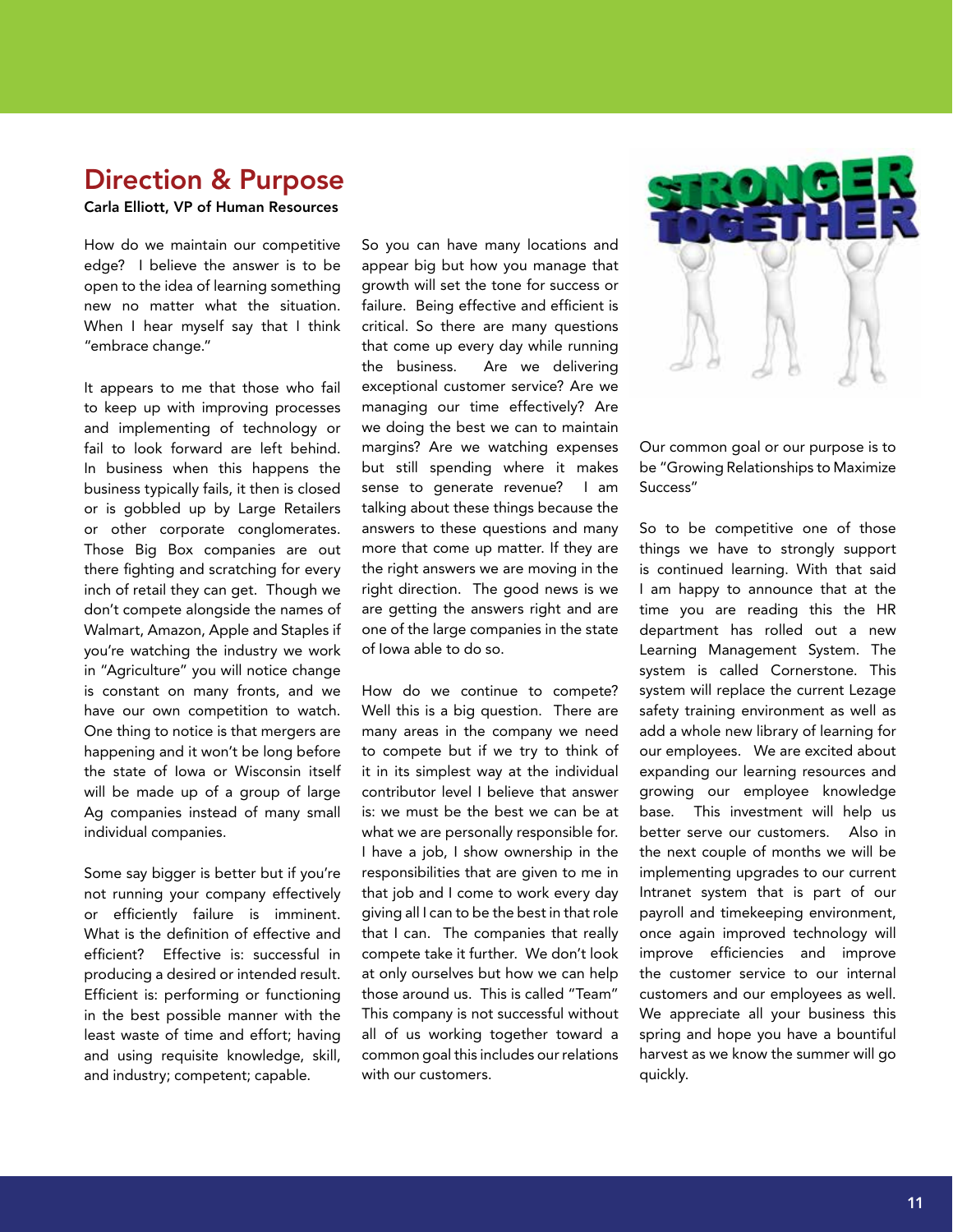

### Heat Illness Prevention

Thatcher Block, Director of Safety & Compliance

One thing we know for sure, it will only get hotter the next couple months. Exposure to heat can cause illness and death. At times, workers may be required to work in hot environments for long periods. When the human body is unable to maintain a normal temperature, heat-related illnesses can occur and may result in death. The most serious heat illness is heat stroke. Other heat illnesses, such as heat exhaustion, heat cramps and heat rash, should also be avoided.

Heat stroke occurs when the body's temperature rises to critical levels. Workers experiencing heat stroke have a very high body temperature and may stop sweating. Signs and symptoms of heat exhaustion include: headache, nausea, dizziness, weakness, irritability, confusion, thirst and heavy sweating. Heat cramps are caused by the loss of body salts and fluid during sweating. Heat rash is caused by sweating and looks like a red cluster of pimples or small blisters.

In the event of any of the above mentioned scenarios, remove the worker from the hot area and give liquids to drink. The best way to prevent heat illness is to make the work environment cooler. Monitor weather reports daily and reschedule jobs with high heat exposure to cooler times of the day. Train workers about the hazards leading to heat stress and ways to prevent them. Provide workers with plenty of cool water in convenient, visible locations close to the work area.

Remind workers to frequently drink small amounts of water before they become thirsty. Schedule frequent rest periods with water breaks in shaded or air-conditioned areas. To maintain the health and safety of everyone, workers need to be monitored periodically for signs and symptoms of overexposure. Whether you are working on the farm or on the job-site, please look out for each other and prevent any heat related illnesses.

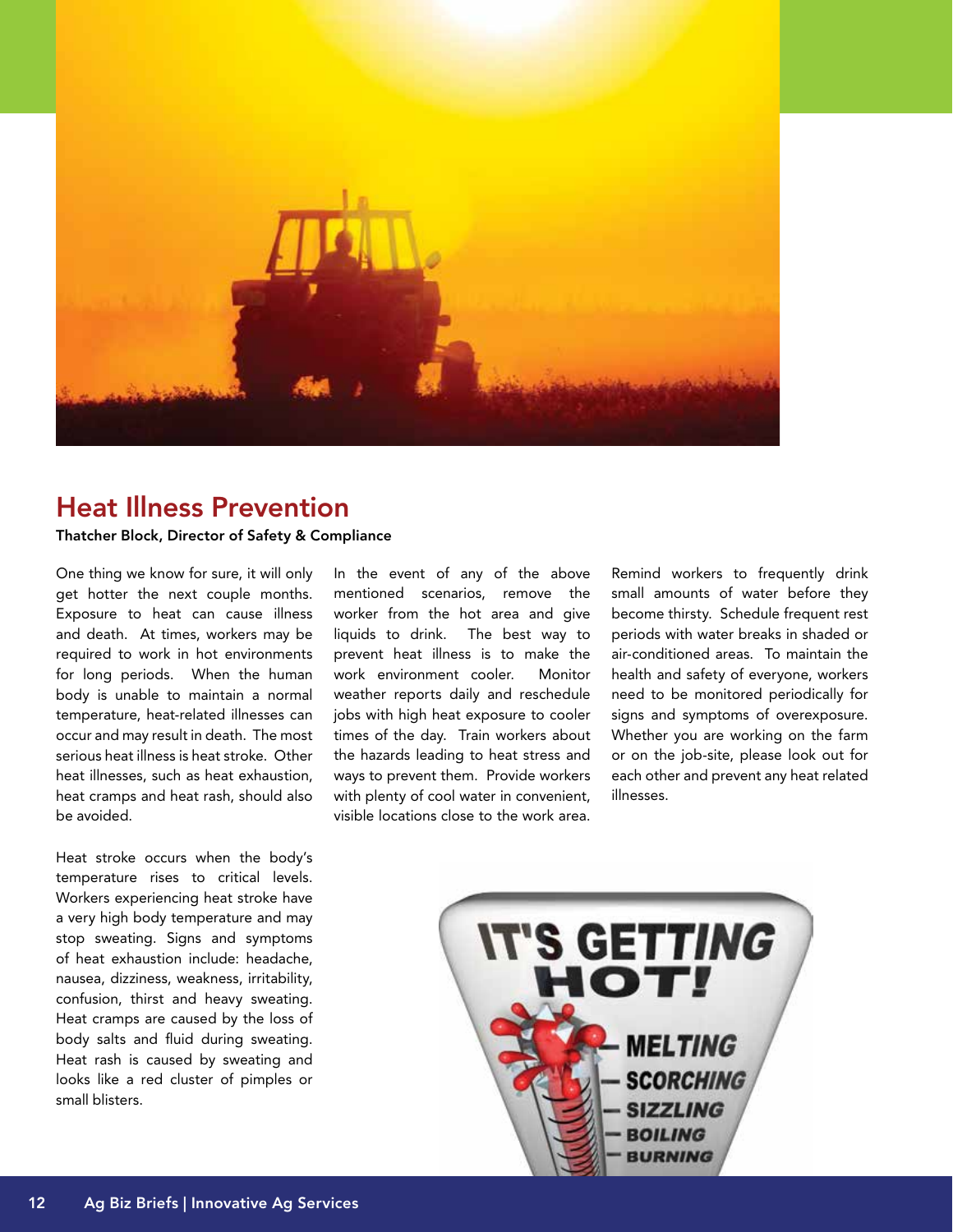# CONNECTION CENTRAL

#### *Did you know…*

you can access your account with Innovative Ag Services anytime from the convenience of your own home with our online account access? There is a lot of information available to you to help you manage your operations in real time. Here are just a few of the items you can see:

Current account balance and invoice level detail - You can check your account balance without having to wait until the end of the month for your statement. You can see your detailed invoice activity supporting your balance.

Current and Past Statements – You don't need to wait for the mail to deliver your statement you can go online and see the current month as well as previous month statements.

Deferred Equity Balance in IAS - You can see your current equity balance in IAS.

Volume Recap – You have the current and prior calendar year volume of business you did with IAS at your fingertips.

Prepaid/Bookings - You can see current balances remaining on your prepaid and booking contracts.

Grain – You can see any grain position you have with IAS including balances on storage, undelivered contracts, past settlements, scale tickets and amounts you have elected to have deferred payment of.

Login to your account today! Access our website at www. innovativeag.com and click on the customer login on the top of the screen. If you have any questions, please contact your local IAS location.

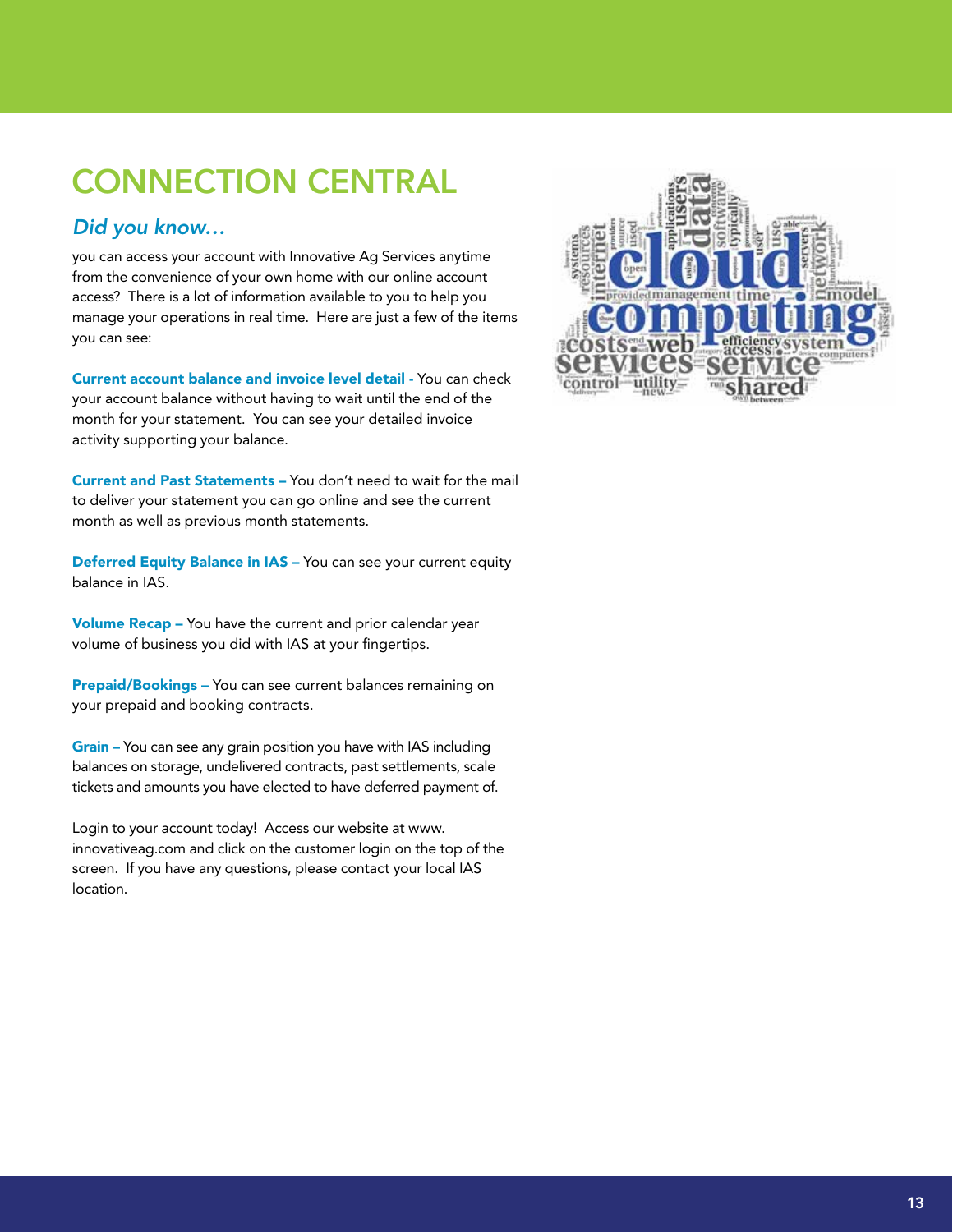### Innovative Ag 2015 Scholarship Recipients!

This year Innovative Ag Services proudly presented eight \$750 Ag Scholarships and two \$750 employeedependent scholarships. Please join us in congratulating our scholarship winners!

#### Ag Scholarship Winners

- Westhenry Ioerger White Sulphur Springs, MT
- Emily Cook Hubbard, IA
- Amanda Crow Lamont, IA
- Spencer Pech Winthrop, IA
- Molly Mormann Manchester, IA
- Isiah Brandt Sumner, IA
- Amber Dammen Argyle, WI
- Rebecca Wiarda Ackley, IA

#### Employee Dependent Scholarship Winners

- Cale Gent, Son of Skott Gent Mommouth, IA
- Ryan Kelley, Son of Tim Kelley Manchester, IA

Retired CEO, Jack Friedman, also selected a student to be awarded the \$750 Friedman Scholarship. The recipient of this award was Kate Grover of Cresco, IA.

We would like to thank all applicants that applied for the scholarship and we wish all graduating students the best of luck and success as you go onto college!





### IAS Promotes Employee Wellness

#### Renee Dubberke, HR Generalist II

IAS recognizes the importance and benefits of employee wellness and continues to promote our employee wellness program. Our wellness program offers employees the opportunity to participate in an annual biometric screening and a Health Risk Assessment Survey along with offering wellness challenges throughout the year. We currently are doing a 9-week walking challenge that encourages the participants to walk 10,000 steps a day.

In January we started the New Year off with a 12-week activity challenge that encouraged the participants to complete 30 minutes of activity each day. We have a 14-week weight loss challenge that we are putting together that we will launch in the middle of August. A healthier lifestyle and daily physical activity can have many benefits in helping to reduce cholesterol, lower blood pressure, prevent heart disease and type 2-diabetes and much more. Having this opportunity has encouraged employees to establish a routine of daily activity and incorporate it into their daily life.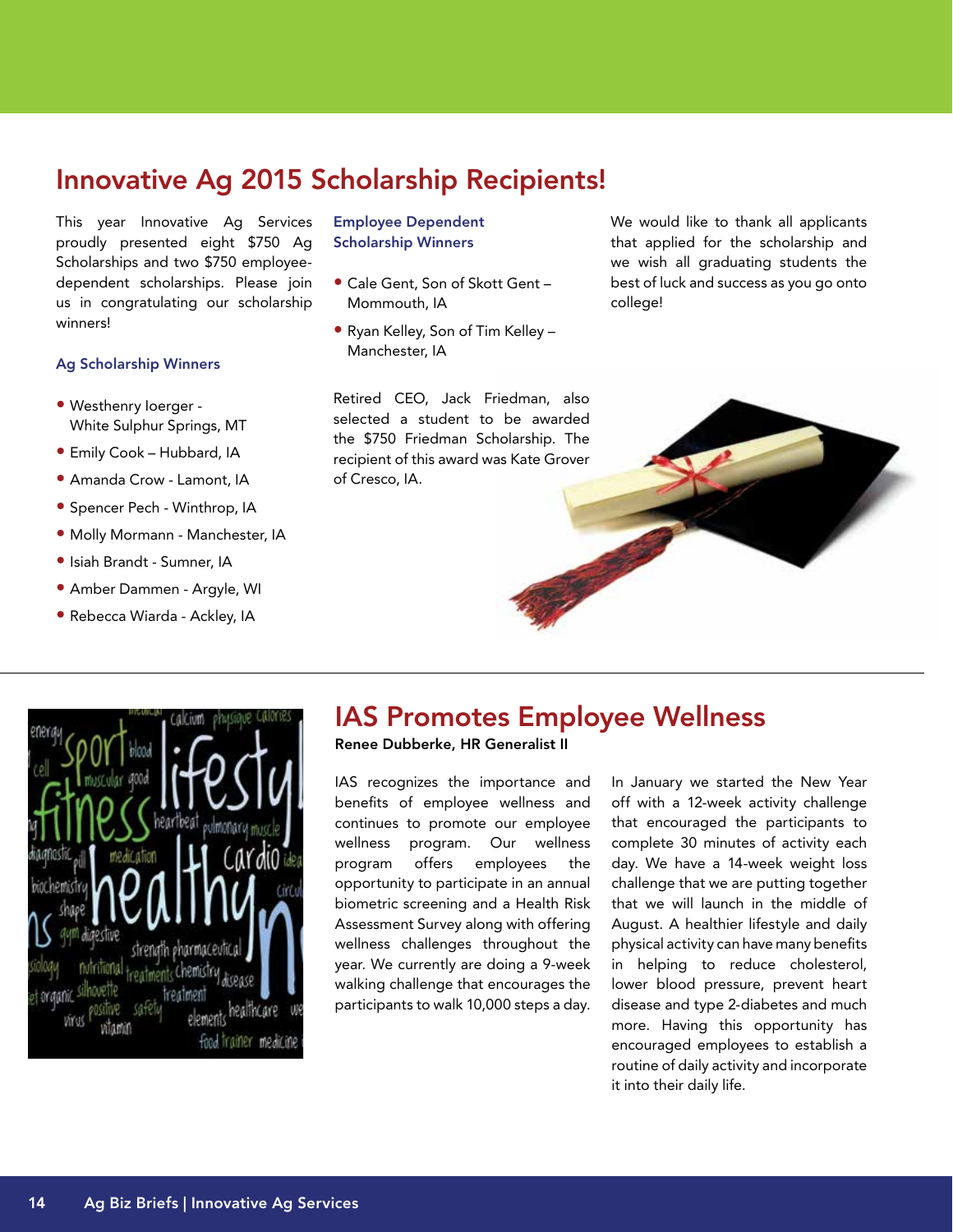## Submit Your Picture for the 2016 IAS Calendar Photo Contest before It's Too Late!

Do you want your photo showcased in our 2016 IAS calendar? Then send in your photos that evokes the heart of the cooperative lifestyle by September 4, 2015! Whether it is a quiet scenic view, the pride of your farm and community, or a breathtaking sight that defines our cooperative world, we want to see your photos. Winning entries will be featured in the 2016 Calendar.

#### *Photo Contest Details:*

- Photos must be submitted by September 4, 2015.
- The Photo that is selected for the 2015 Calendar front cover will receive a \$100 gift card.
- Cooperative members, directors, employees and their family members are eligible.
- Photos may be of any appropriate subject or scene, but must be taken within the IAS territory.
- A complete entry form must accompany each photo.\*
- The member must have rights to the photo. A photo release form must accompany any photos that include people.\*
- It is recommended that digital photos are submitted and that the files is at least 300 dpi and 12" X 9" or larger.
- For complete photo contest rules and eligibility please visit www.ias.coop and click on the photo Contest News Article.

\* All forms can be found online under the Photo Contest News Article.